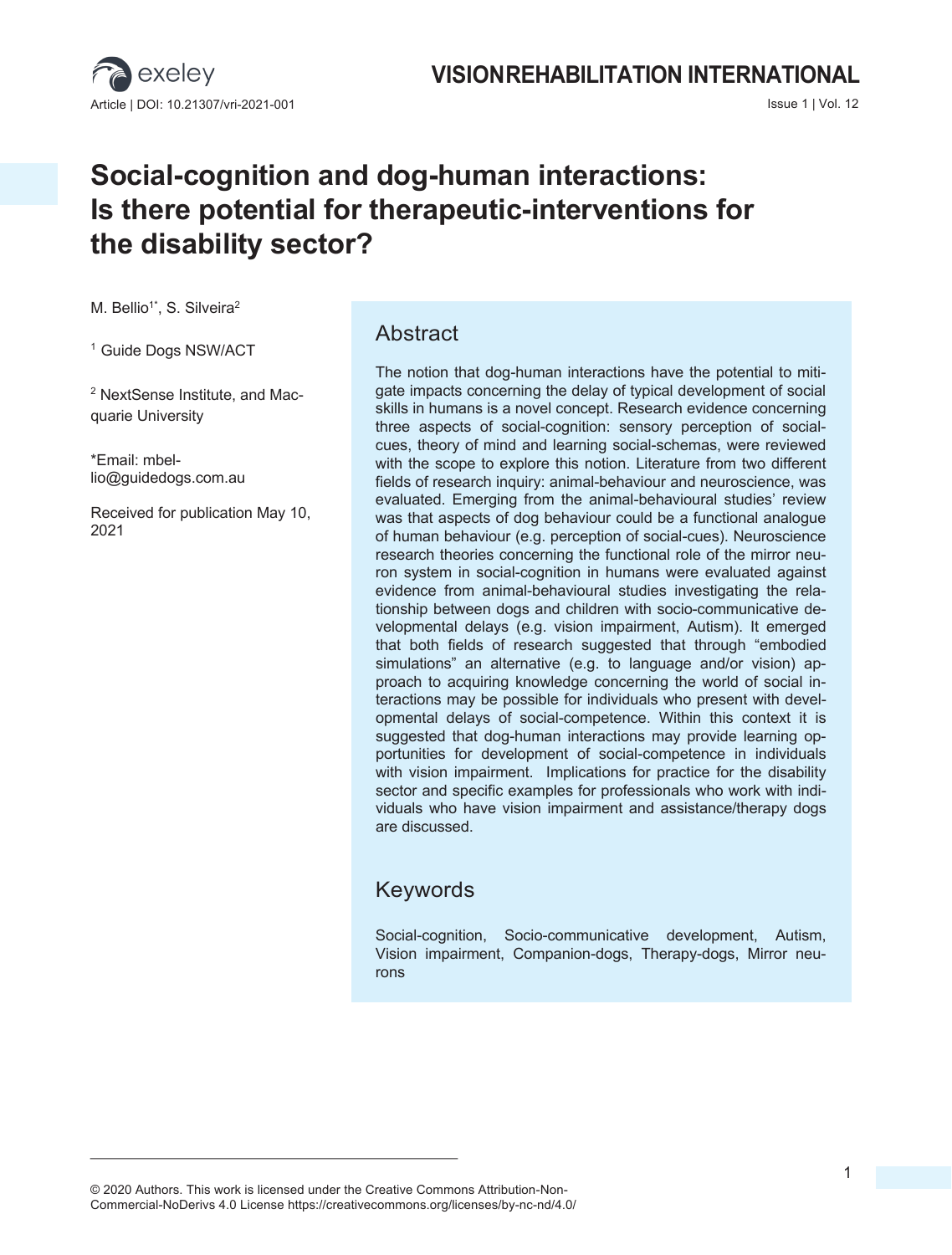### **Introduction**

The ability of social-living animals to understand social relations, such as social ranks and intention of conspecifics, carries evolutionary advantages (Ghazanfar & Santos, 2004; Teufel et al., 2010). From understanding warning signals of immediate danger (e.g. predators) (Emery, 2000) to facilitating the communication of positive intent and cooperation among conspecifics (Kleinke, 1986), the development of social-skills is critical for social-animals survival (Ghazanfar & Santos, 2004; Shepherd, 2010).

Social-skills are developed throughout life through social-interactions (Hogg & Vaughan, 2014) , to acquire what has been called by Adolphs (1999; 2001; 2003) a "social brain". Developing a "social brain" requires understanding the actions of others, predicting their intentions, known as Theory of Mind (ToM), and as a consequence, learning the socially acceptable/unacceptable rules (Csibra & Gergely, 2006). A lack or delay in the development of social skills is associated with a number of mental illnesses, disorders, and long term disabilities such as Autism and Schizophrenia (Dickerson et al., 1996; Zilbovicius et al., 2006). Further, individuals with vision impairment may exhibit delay in typical social skills development, and/or need specific support during childhood and adolescence (Celeste, 2006; D'Allura, 2002; Duvdevany et al., 2007). Thus, understanding the mechanisms underpinning socialskill development holds relevance for individuals and society at large.

Social-cognition research, concerned with understanding the cognitive processes that influence and are influenced by the behaviours of social-living animals (Hogg & Vaughan, 2014), has traditionally investigated these mechanisms among conspecifics, or between evolutionarily close species (e.g. for humans with other primates) (Gomez, 1990; Povinelli et al., 1997; 1999). More recently a paradigm shift has occurred in comparative social-cognition research field, broadening the spectrum of species under investigation (Herman et al., 1999; McKinley & Sambrook, 2000; Miklósi et al., 2004). For example, social cognition research in dogs has provided evidence that domestic dogs, (*Canis familiaris*, Linnaeus, 1758), have a remarkable ability to respond to, and to establish forms of communication with humans such as understanding human communicative intent (Povinelli et al., 1997; Soproni et al., 2001) and human emotional expressions (Albuquerque et al., 2016). This evidence is particularly compelling, as it occurs between species that are evolutionarily very distant, but, as some authors have argued, have potentially coevolved (see dog-domestication: Paxton, 2000; Vilá, 1997) equivalent functional social-behaviours (Miklósi et al., 2004).

The canine ability to understand the social organisation and communication system of humans makes dogs a widespread choice for interventions that aim to increase social interactions opportunities such as Animal Assisted Interventions (AAI) (Grandin et al., 2019) For example, dogs can act as social catalysts for individuals who suffer from loneliness and depression (McConnell et al., 2011) and/or have long term disabilities: schizophrenia (Barak et al., 2001), Autism (Sams et al., 2006), Down syndrome (Esteves & Stokes, 2008).

Mechanisms underpinning such observed benefits remain unresolved and are the focus of much social-cognition research (Amodio & Frith, 2006; Miklósi & Szabó, 2012).

Some authors (Miklósi et al., 2004) have argued that by comparing the mechanisms underpinning social-cognition in dogs, those features that regulate social cognition in humans would be better understood. Others have argued that dogs could potentially mitigate the impact of delayed social competence development in humans and perhaps support the acquisition of social-skills (Solomon, 2012). Further investigating the potential of dog-human relationships could hold important implications for those professionals (e.g. Orientation and Mobility specialist, Guide-dogs mobility instructors and trainers) that use dogs to provide support, for example to adults and children with vision impairment for their mobility, or for therapeutic roles (e.g. Post Traumatic Stress Disorder) (O'Haire & Rodriguez, 2018; Stern et al., 2013).

This literature review will use contemporary research from two fields of research enquiry; animalbehaviour and neuroscience, to explore the notion that dog-human interactions have the potential to support the acquisition of social skills in humans. The review is organized around three aspects of the social human brain: a) sensory perception of social-cues, b) ToM and c) learning socialschemas. Each aspect concludes with practice im-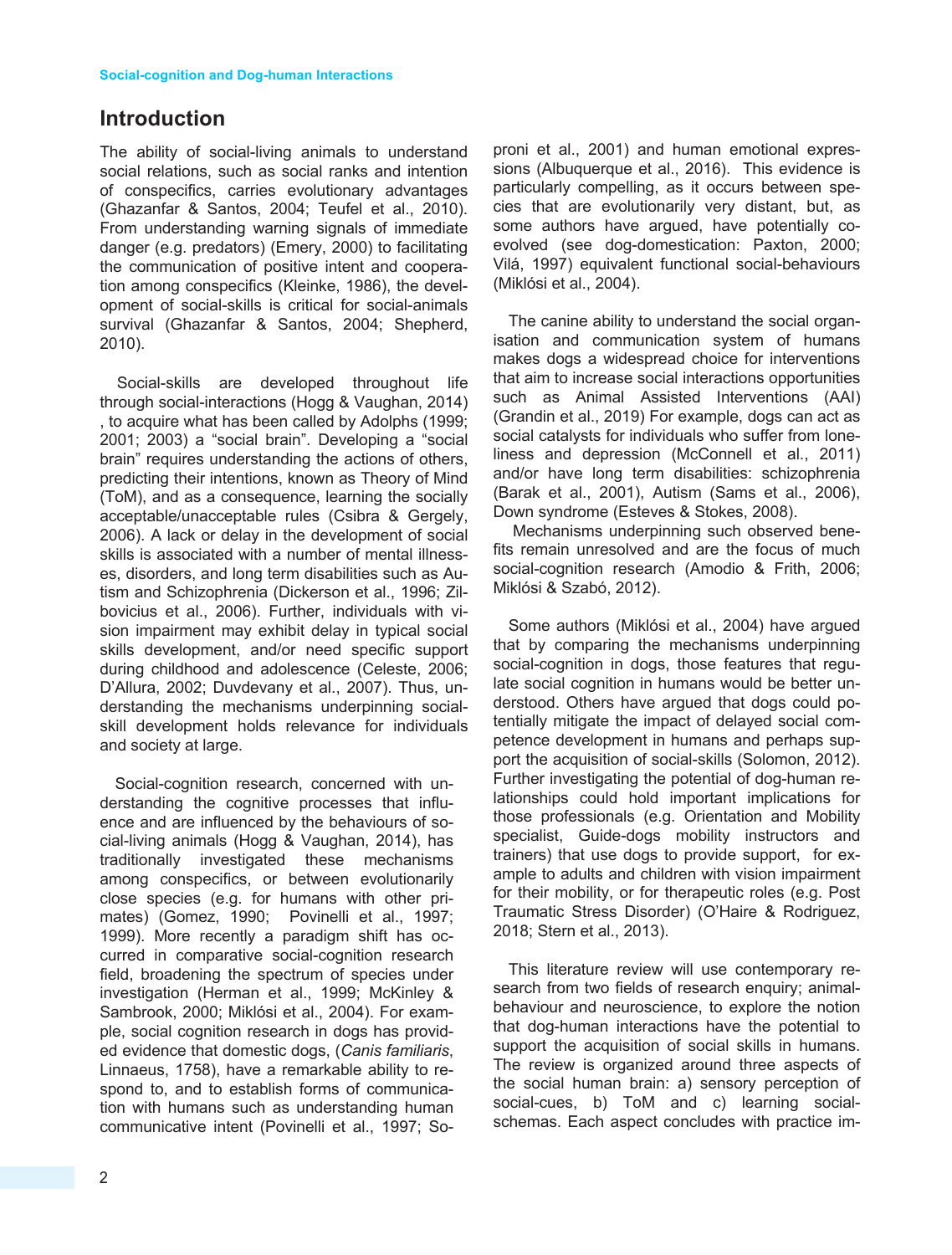plications for the disability sector with a particular focus on vision impairment, and/or comorbid disabilities (e.g. Autism).

#### Sensory perception of social-cues

Eye-gaze is defined as the direction of one's gaze at another individual's eyes (Kleinke, 1986). In human social transactions, eye gaze conveys important information concerning what others attend to, their mental states, emotion, and intentions (Frischen et al., 2007; Schilbach, 2015). Humans respond to gaze-cueing stimuli from birth even though the human neonatal visual system is underdeveloped (Batki et al., 2000; Haith et al., 1977). As such, the brain mechanisms underpinning gaze-behaviour have received great research attention (see for reviews: Emery, 2000; Frischen et al., 2007).

Early research studies (Baron-Cohen, 1994; Driver et al. 1999) suggested that the ability of humans and other animals to follow the gaze-direction of conspecifics is an innate and reflexive mechanism of adaptive importance. For example, an animal being aware that it is the focus of attention of another animal may signal that a predator is attending; this holds obvious survival advantages (Emery, 2000; Schilbach, 2015).

Experimental studies in humans have shown that faces displaying direct-gaze are attended to faster (von Grünau & Anston, 1995) and are better remembered than faces with averted-gaze (Mason et al., 2004). Babies as young as 3-6 months of age are able to discriminate between direct and averted gaze (Vecera & Johnson, 1995), and are able to respond with a shift in visual spatial-attention to a combination of head and eye-cues sent from their mother (Butterworth & Jarrett, 1991; Hood et al., 1998;). However, social interactions in humans are strongly driven by the ability to understand intentional behaviour of others, defined as purpose-guiding/showing behaviour (Ferrari et al., 2008). Such behaviour requires both attention and a referential understanding of the message. Thus, although humans are sensitive to following eye-gaze from an early age, a mere reflexive attentional orienting mechanism does not imply that there is a referential understanding that guarantees the gazer understands the intent of the sender (Doherty & Anderson, 1999).

Recent evidence from neurophysiological and neuropsychological studies conducted on monkeys (Perrett et al., 1992; Perrett & Emery, 1994; Ferrari et al., 2008) and humans (Kingstone et al., 2000; Langton, 2000) showed that complex neuronal mechanisms regulate the referential understanding of social directional cues, rather than simple reflexive mechanisms as posited by earlier authors (Baron-Cohen, 1994). For example, by using single-cell responses of neurons in the superior temporal sulcus (STS) of a macaque brain, a cortical area sensitive to the processing of biologically important stimuli from eyes and faces, Perrett et al. (1992), showed that gaze-direction is analysed by a network of neurons. These neurons are highly specialised with a modular anatomical organisation, meaning one population of cells that fire with maximum frequency in response to one direction (e.g. a picture of a downwardgaze), and another population of cells that fire in response to a different direction (e.g. an upward-gaze). Perrett et al. (1992) posited that this cell network computed referential understanding by extracting information from eyes, head, and body posture-cues in a hierarchical way, with the eye-gaze stimulus having precedence over the information acquired from the other body parts-cues (e.g. head and body posture).

More recent experimental studies (Langton, 2000; Langton et al., 1996; 2000; Langton & Bruce, 2000), however showed findings contrary to this hierarchical model. A study by Langton et al. (2000) revealed that information extracted from all body parts (eye, head, hands, body posture) was processed concurrently and in parallel. Another study by Langton et al. (1996) showed that in addition to visual cues, other sensory modalities (e.g. auditory: spoken directional words) can equally contribute to the computation of referential understanding of social-cues. The results of these studies therefore, appear to suggest that humans use a combination of cues to draw the attention of conspecifics, and that complex multimodal (e.g. from different domains: visual, auditory) neuronal resources are employed for interpretation (Farroni et al., 2003; Ghazanfar & Santos, 2004; Langton et al., 2000).

The ability to referentially extract information from multiple stimuli is considered a higher-order cognitive skill that contributes to associative learning in humans (Gallese et al., 2002). This is an important precursor for the development of sophisticated social skills such as ToM, and for social learning (Schilbach, 2015; Schilbach et al., 2010; Shepherd, 2010). Yet, whether this skill is a human species-specific trait or shared with other nonhuman species is still the focus of much research debate (Horowitz, 2011; McKinley & Sambrook, 2000; Miklósi & Szabó, 2012).

In non-human primates (e.g. apes and monkeys) signals and communication intent can assume a complex structure. For example, there is evidence that some monkey species use gaze-alteration to recruit allies to fend against predators, suggesting advanced communi-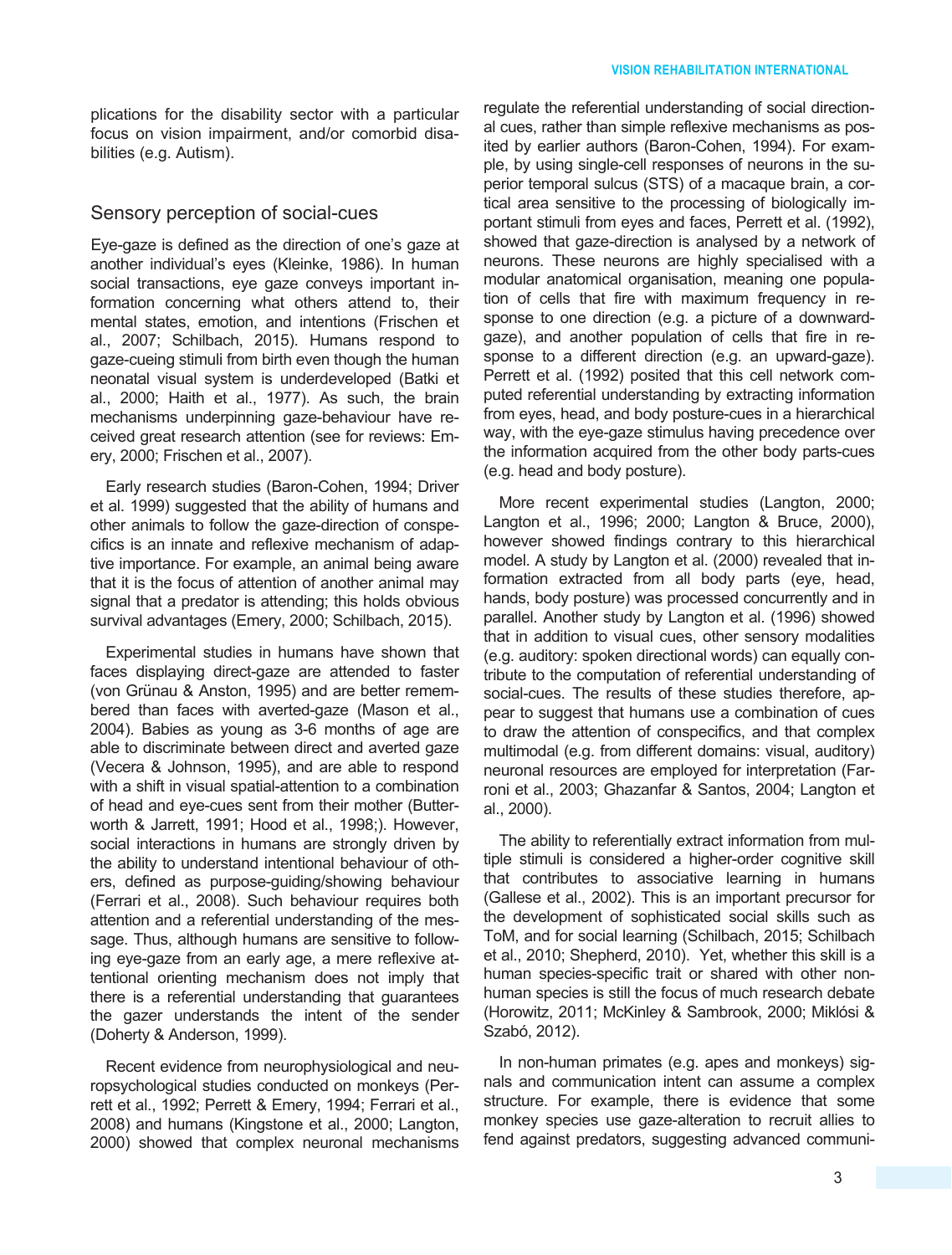cation skills for establishing collaborative social-bonds (Gouzoules et al., 1984; Noe, 1992). However, it has been argued that, while non-human primates show forms of advanced communicative skills, their referential understanding of the signal is still contextspecific (e.g. within conspecifics) (Owren & Rendall, 1997), with limited flexibility in its interpretation (Povinelli et al., 1997; Miklósi et al., 2004). For example, there is evidence that chimpanzee and marmosets use pointing gestures to draw the attention of others to external events, and are able to follow the gaze direction of conspecifics in much the same way as human infants (e.g. geometrically) (Burkart & Heschl, 2006; Tomasello et al., 1999). Yet, when these abilities were tested using differing forms of communicative signals provided by a human experimenter (e.g. the experimenter was pointing and standing near versus away from a food container), the chimpanzees failed to interpret the referential character of the human-signal (Povinelli et al., 1997; Itakura et al., 1999). These studies seem to suggest that the generalisation to other species of certain communicative cues may not always be possible.

In contrast, when similar forms of experimental "pointing-gesture" paradigms were used in dogs, it was shown that dogs were able to interpret the referential nature of humans given communicative signals in remarkable ways (Soproni et al., 2001; 2002). For example complex variants of the "pointing-gesture" were used in a series of experiments by Soproni et al. (2001, 2002). Variants of the pointing cues included: glancing (only with the eyes), head pointing, head nodding, and pointing and gazing (Soproni et al., 2001); and pointing-gestures with reversed direction of movement, distance of arm extension (far and near), cross-pointing using hands, elbows and a stick as variants of pointing objects (Soproni et al., 2002). In all studies, dogs interpreted all variants of the pointing-gestures above chance level, but most importantly, they were able to do so even when the direction of the hand was reversed and the whole body was positioned asymmetrically. The authors concluded that the reliable responses to these smaller components and variants of the pointing-gesture indicated that dogs were able to flexibly generalise their response to the human communicative signal to novel situations (Soproni et al., 2002; Miklósi et al., 2004).

#### Implication for the disability sector

The ability of dogs to flexibly interpret and adapt their mode of referential communication, or "showing behaviour" with humans holds important implications for those who works with individuals with vision impairment. For example, Gaunet (2008) compared the ability of guide-dogs of blind owners and pet-dogs of sighted owners to ask for food, and demonstrated that guide-dogs were able to develop novel audible behaviours (e.g. licking their mouth sonorously) to attract the attention of their non-sighted owners. The authors concluded that the guide-dogs, in contrast to pet dogs, supplemented visual attention-getting behaviour with sound attention-getting behaviour, to adjust and trigger a response reaction from the non-sighted owners. The use of these supplemental forms of communication would suggest that dogs can, similarly to humans, process and use information from different sensory stimuli in a referential way (Albuquerque et al., 2016; Gaunet, 2008; Miklósi et al., 2000, 2004). Professionals who train dogs to assist individuals with vision impairment may capitalise on the dog's response to different sensory stimuli, and during training, reinforce those conditioned responses better suited to the dogs' future non-sighted owners.

Humans follow the gaze direction of conspecifics to access spatial information that lies outside of their own field of view and awareness, and to acquire information about the mental state of the person whose gaze they observe. This ability to reason about what others think, know or believe, or ToM (Gallese & Goldman, 1998), is considered a milestone of socialskills development in children (Grossmann & Johnson, 2007), and a crucial component of successful social interactions (Amodio & Frith, 2006). The capacity of dogs to display ToM such as humans, and whether this ability can provide opportunities for interventions to support humans in their development of the "social brain" will be explored in the review of the next topic.

### Theory of Mind (ToM)

It has been suggested that for many herd and pack animals like dogs, interpreting the behaviour of conspecifics at least, has adaptive relevance (Allen, 1998). For example, coordinating actions by interpreting the intentions of others serves for hunting or avoiding predators (Emery, 2000).

Perspective-taking paradigms have been used to investigate ToM and related forms of social cognition in animals (Heyes, 1998). The "knower-guesser" paradigm (Povinelli et al., 1990), where the goal of the test task is to investigate the ability to distinguish between a social-cue provided by a "knower" from a so-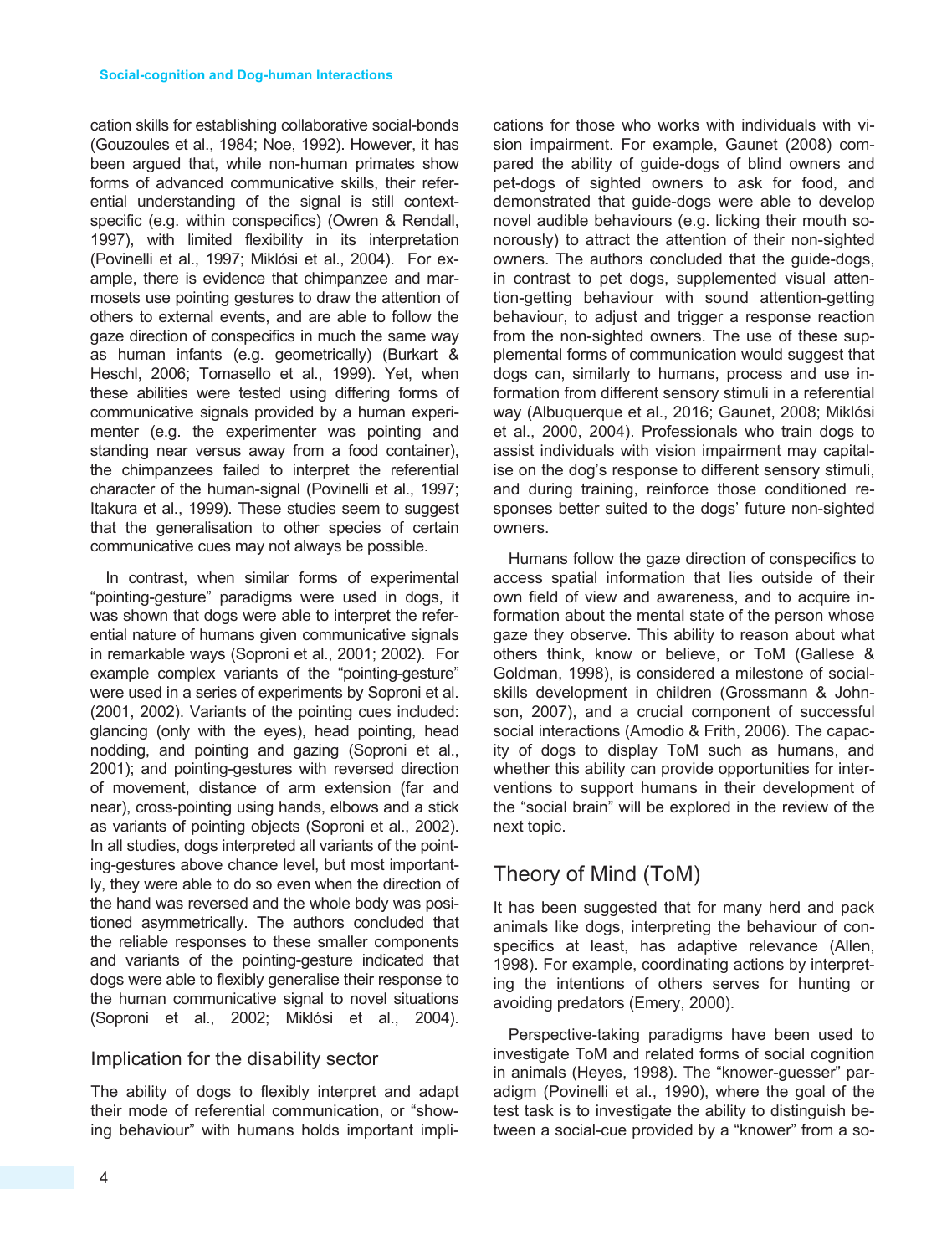cial cue provided by a "guesser", has been used to demonstrate whether animals have the ability to interpret the world from the perspective of others. For example Cooper et al. (2003) tested whether dogs would solicit food from an experimenter (the knower), who was in the room when a food container was baited, or from someone who entered the room later and did not know where the food was originally placed (the guesser). Dogs begged for food more frequently, and above chance level, from the knower. Cooper et al. (2003) proposed that dogs could mentalise, defined as picture in the mind (Oxford Lexico, 2020), that "the knower" had more reliable information than "the guesser" regarding the food location. Similar results were obtained in a study conducted by Gácsi et al. (2004) where dogs were less likely to beg food from a person facing away from them or a blindfolded person. Similarly, in a study by Schwab and Huber (2006) dogs behaved differently (e.g. ate or not a treat on the floor that they were told not to take) depending on the type of experimenter's attention to them (watching, turning the body, reading).

Conversely, other authors (Penn & Povinelli, 2007; Udell et al., 2011) have argued that the behaviours displayed by dogs in these studies do not require anything as remotely sophisticated as ToM. Rather, they suggested that such behaviours were the product of general learning mechanisms regulated by operant conditioning (Skinner, 1978), reflecting the dogs' sensitivity to the contextual environment and discriminative cues associated with reward or no reward. While these criticisms may be valid, it should be noted that in the Cooper et al. (2003) study, dogs displayed those behaviours at a first trial, ruling out the possibility of a conditioned response over successive trials.

Other research studies have provided evidence of a dog's ability to produce complex and organised patterns of "showing" behaviour towards their owners, such as engaging in a sequence of alternative gazing and vocalisations (Miklósi et al., 2000). Also, dogs were able to solicit assistance from their owners for problem solving, instead of just reacting to their attention (Miklósi et al., 2003; Topál et al., 1997). The complexity of these human-dog interactions cannot be explained as simple behavioural sequences that have been rewarded in the past, but rather suggests more advance social cognitive skills (Kubinyi et al., 2009; Miklósi et al., 2000; Topál et al., 2006).

#### Implication for the disability sector

Overall it may be challenging to empirically demonstrate that in a species with non-verbal expression, there exists an awareness of another individual's mental state. This perhaps accounts for the inconsistencies produced by these reviewed studies (Cooper et al., 2003; Heyes, 1998; Penn & Povinelli, 2007; Udell et al., 2011). However, rather than focussing on providing evidence for the existence of a full human-like ToM in dogs, it perhaps is more relevant to refer to degrees of or rudimentary ToM, as speculated by some authors (Allen, 1998; Horowitz, 2011).

Several authors (Dobbs-Gross, 2006; Martin & Farnum, 2002; Solomon, 2010; 2012), have suggested that, within these degrees of ToM and the ability that dogs have for reading human-social communicative signals, lies opportunities for training dogs to support the acquisition of social- skills concepts in individuals who struggle with social competence (e.g. Autism , Asperger's Syndrome, and Pervasive Developmental Disorders Not Otherwise Specified: American Psychiatric Association, 2000).

For example, there is evidence (Dobbs-Gross, 2006; Solomon, 2010; 2012) that through the relationship with their companion dog, children with Autism may learn that certain behaviours lead to particular behavioural outcomes in others. Dobbs-Gross (2006) provides examples of children with Autism who learnt the concept of "happy state" by playing with their therapy-dogs. For these children, understanding their dog's perspective and emotional state is easier than understanding human perspectives (Dobbs-Gross, 2006). It is, indeed, easier to comprehend a dog's wagging tail, during a playgame of fetch and throw for example, as reflecting an happy state, rather than to interpret the state of mind of another human through the complexity of facial expressions (Dobbs-Gross, 2006). Interacting with their dogs may lead these children to begin to see the world from the perspective of another's mind and support developing ToM. Perhaps through such dog-child interactions, dogs can become mediators for teaching children with Autism concepts that they can eventually, if properly guided, transfer to a human-interaction context (Dobbs-Gross, 2006; Solomon, 2010, 2012).

Further, using dogs as mediators to support the development of ToM holds also potential for individuals who are blind or have vision impairment. Indeed, the accounts by the work of Dobbs-Gross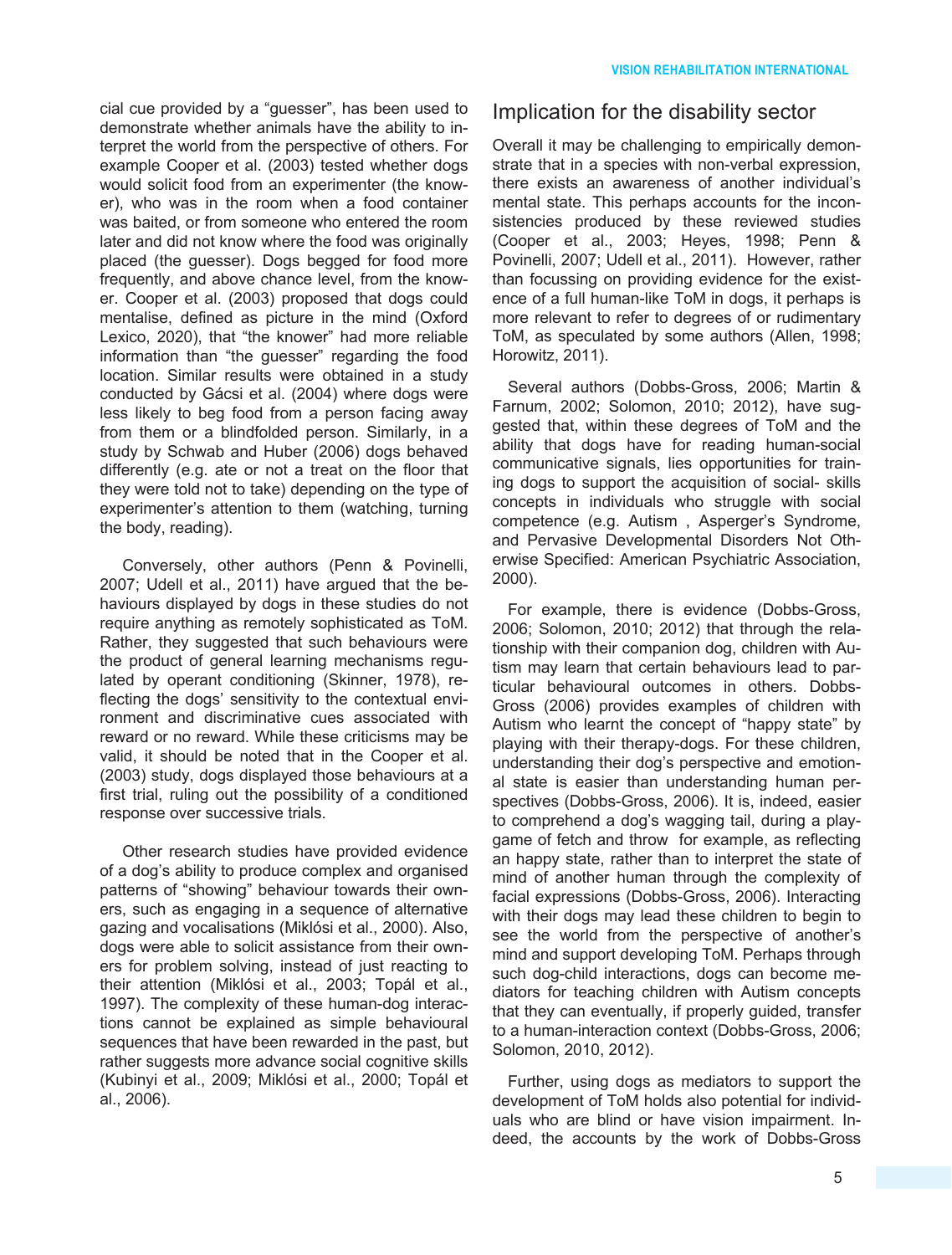(2006) and Solomon (2012) concern interactions of assistance and therapy dogs with children whose preferred mode of communication with the external world is based on touch (touching a dog wagging tail) or auditory (respond to a dog-vocalisation) rather than visual (e.g. looking at a dog tail) stimuli.

Research in social-cognitive neuroscience has also provided evidence for the notion that a visual experience is not necessary to develop ToM (Bedny et al., 2009; Kampe et al., 2003). For example, in a study comparing the neural bases that regulate ToM in congenitally blind and sighted individuals, Bedny et al. (2009) demonstrated when reasoning about the mental states of others, the same network of brain regions was activated in sighted and congenitally blind individuals. Yet, for the latter, this activation was triggered by a hearing experience rather than a visual experience. Such findings suggest that the development of ToM in humans can be achieved through different sensory modalities.

Recent neuroimaging research also suggests that this development occurs early in life (Grossmann, 2013; Grossmann & Johnson, 2007). A network of brain regions including: the medial prefrontal cortex (mPFC), the bilateral tempoparietal junction (TPj), the anterior temporal sulci (aSTS), precuneus (PC), are all known to support skilled social functioning in humans (Gallagher et al., 2000; Saxe & Kanwisher, 2003; Saxe et al., 2004). Within this network, the mPFC appears to play a special role in social-cognition and in ToM in particular (Amodio & Frith, 2006). There is evidence that lesions to the mPFC predict antisocial behaviour including: impairment of social and moral reasoning, violence against persons and objects, and insensitivity to consequences of own actions (e.g. stealing) (Anderson et al., 1999). Further, the earlier the acquired damage, the more severe the impact is on social functioning, suggesting a critical role that this brain region plays early in ontogeny for the development of social skills (Grossmann & Johnson, 2007; Grossmann, 2013).

Unlike other brain regions where damage early in ontogeny can be compensated (Thomas & Johnson, 2008), there seems to be a sensitive period for the mPFC development. This and the behavioural evidence mentioned earlier (Dobbs-Gross, 2006; Solomon 2010; 2012) suggests that when potential developmental delays for social skills are suspected/diagnosed, early interventions are beneficial in mitigating these delays, to en

hance the likelihood of improved outcomes.

Yet, outstanding questions remain such as: what kind of early experiences are critical for the development of appropriate social competence (Bedny et al., 2009); and given that dogs can form unique bonding relationship with humans with disabilities (Fine, 2019) can the impact of developmental social delays be mitigated/supported through this relationship? Reviewing literature on learning social-schemas may provide insights and potential future research to explore these questions.

### Learning Social-Schemas

Social-schemas are defined as a set of interrelated cognitions (e.g. thoughts, belief, and attitudes) that allow sense to be made of events and situations, when limited information is available (Hogg & Vaughan, 2014). There are many types of schemas including: role schemas that could represent the type of function or expected behaviour of an individual in a group (e.g. we expect a doctor to behave in a certain way); script schemas concerning events (e.g. eating out at a restaurant, going to the cinema); and self-schemas concerning people's concept of who they are (Hogg & Vaughan, 2014). Regardless of the type, all schemas are common in that they are learned through social interactions and allow humans to elaborate simplified and shared understanding of their social world (Moscovici, 1983). Observing and imitating actions of others plays a critical role in learning the rules and appropriate behaviours of a social world (Iacoboni et al., 1999; Rizzolati et al., 2014; Southgate & de Hamilton, 2008). For example, being able to imitate the body language and actions of others can influence personal relationships and dynamics of social interactions (Chartrand & Bargh, 1999).

It has been postulated that in the human brain a system of neurons, called the mirror neuron system (MNS) (Gallese et al., 1996; Iacoboni et al., 1999) responds to motor-actions that are self-executed or observed in others, and that this system is activated during action imitation (Gallese, 2005; Iacoboni et al., 1999; Rizzolati et al., 2001).

The MNS was initially identified as a visual-motor system (Gallese et al., 1996; Iacoboni et al., 1999), however, recent neuroscience research supports the notion that it can develop in the absence of sight, and it can process information that is not visual (Ricciardi et al., 2009). For example, in an inves-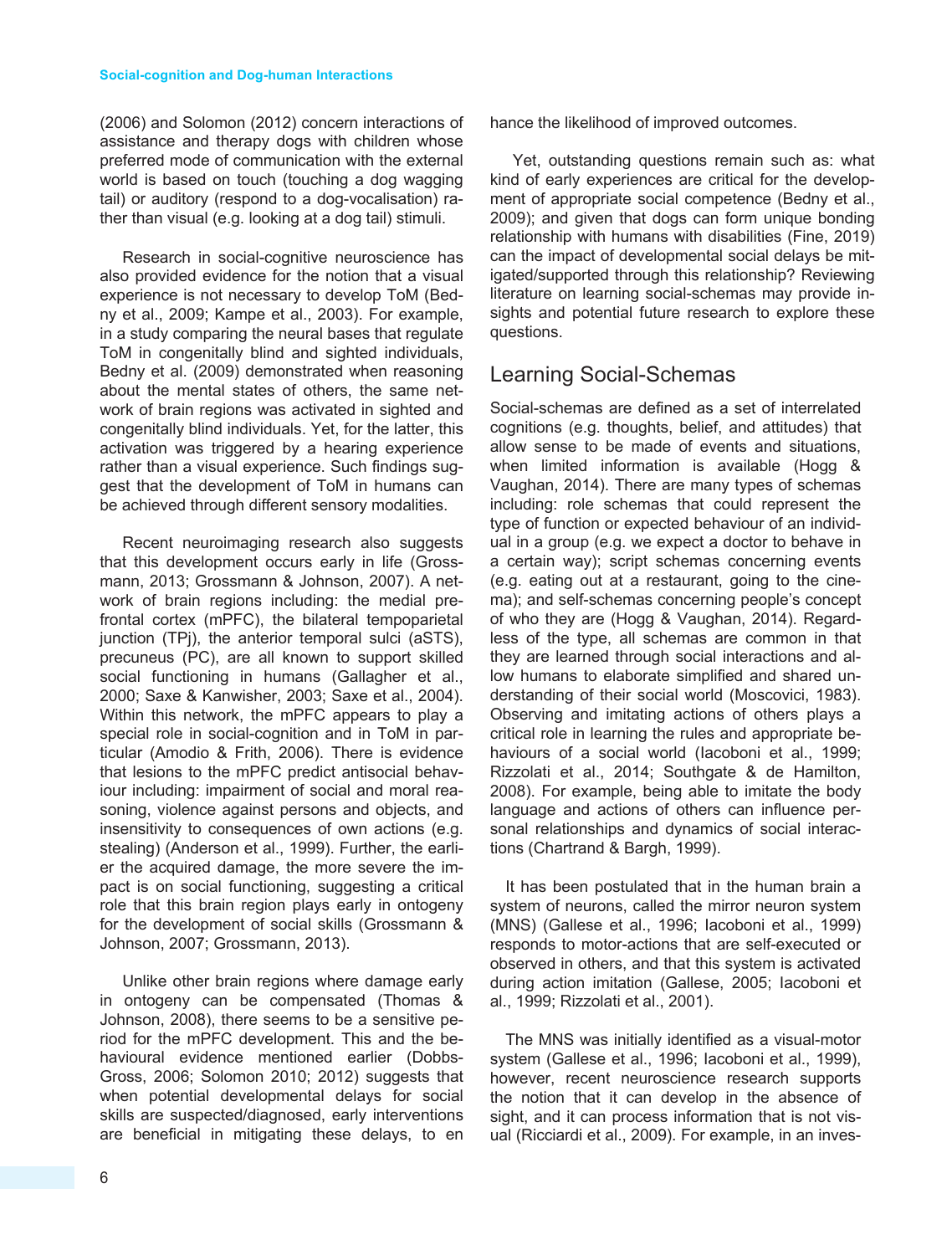tigation of brain activity in sighted and congenitally blind individuals, Ricciardi et al. (2009) demonstrated that the sound of a hand-executed action (e.g. using scissors or an hammer), activated cortical areas of the mirror system for action schemas in blind individuals, that were equivalent to those activated in sighted individuals when the stimuli were presented visually. This suggested that action representations in mirror neurons were induced through supra-modal sensory mechanisms, tactile (Keysers et al., 2003) and auditory experiences (Kohler et al., 2002; Ricciardi et al., 2009), that did not require a visual experience. This finding is perhaps evident in the ability of infants to imitate their mother's facial expression, despite never having seen their own face, and in the presence of a developing cortical visual system (Kidwell & Zimmermann, 2006; 2007; Meltzoff, 2007).

It is, however, recognised that interpersonal relations are more complex than simply being able to imitate gestures or expressions of others through body movement. Interpersonal relations require higher-order cognitive functions for representation and understanding of action goals (Csibra, 2007; Rizzolati et al., 2001), as well as selection of what and when to imitate (Southgate & de Hamilton, 2008).

Several authors have argued that such higher order cognitive functions related to interpersonal relations, share a common basic neuronal mechanism in the MNS (see the "manifold shared" hypothesis, Gallese 2003a and "the like me" hypothesis Meltzoff, 2005; 2007). According to these hypotheses, an internal embodied representation of other minds is first processed at a basic level through a sensory motor experience (Ferrari & Gallese, 2006; Gallese, 2005). Thus, as Gallese (2003a; 2005) posited, it is in the MNS, where the discrimination of when "I" act as opposed to when "others" act starts, and where the recognition of the "otherness of others" is first processed. Gallese (2005) commented "…. this body-related experiential knowledge allows us to understand the actions of others and decode the emotions and sensations they experience" (p23.).

It has also been theorised that the MNS does not function in isolation, but it is part of a multilayer neuronal network (Khalil et al., 2018; Southgate & de Hamilton, 2008), that supports and acts as the precursor (see "the neural exploitation hypothesis: Gallese, 2008) of more complex and sophisticated forms of social cognition such as ToM (Gallese & Goldman, 1998), language and empathy (de Vignemont & Singer, 2006; Gallese, 2003 a, b). For example, manual gestures anticipate early development of speech in children (Gallese, 2008), and neuroimaging studies have provided evidence that motor regions contribute to the semantic representation of action-related words (Kellenbach et al., 2002).

As suggested by these theories and studies, the notion that neuronal mechanisms for key aspects of human social cognition, (such as reasoning about others' actions, thoughts, and language), can be linked to brain mechanisms originally evolved for sensorimotor integration (Gallese, 2005; 2008) is appealing. Agreeing with this notion, some authors have argued that socially relevant information can be acquired and learnt through sensorimotor experiences, as long as these experiences evoke some kind of social meaning (Maynard, 2005; Solomon, 2012).

Evidence from behavioural and ethological studies has shown that interactions between dogs and humans (e.g. play-games, walking and grooming a dog) (Table 1) encompass many of the elements and forms of behaviours that are similar to those that characterise successful human social interactions (Horowitz & Bekhoff, 2007; Solomon, 2012). For example, a typical ball-game of throw and fetch requires coordinated motor acts between the participants; an understanding of when the game starts or ends; the ability to maintain focus during a shared activity; and turn-taking. Horowitz and Bekhoff (2007) suggested that these patterns of behaviours were equivalent to following human behaviours in a social context, such as: directed response to others; communication of intent; mutuality and shared engagement; and contingent activity. In these behaviours each individual's action is based on and relate to what the other individual has just done.

Recent functional-magnetic resonance imaging (fMRI) studies have also demonstrated that the activation of the MNS and cortical areas involved in mentalising the intentions and behaviours of others occurred in humans when interpreting and observing dogs' behaviour (Buccino et al., 2004). This activation occurred both when humans were asked to observe the behaviour, or to infer reasons for the behaviour of the dogs in a similar fashion when they observed and interpreted actions of humans (Buccino et al., 2004).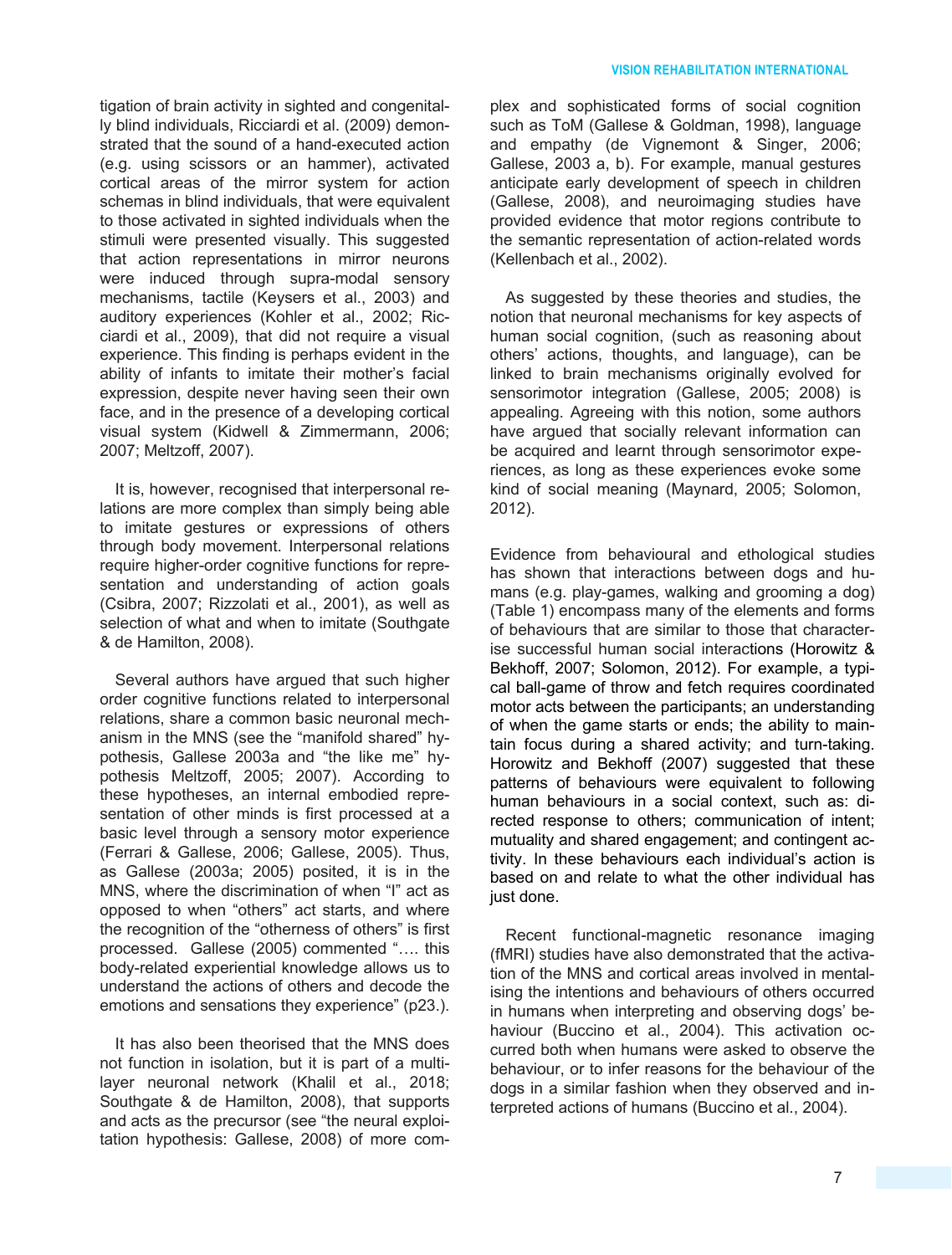#### Implication for the disability sector

The learning opportunities that structured doghuman interactions may provide for teaching social skills and social schemas to individuals who experience delayed (e.g. vision impairment) or atypical (e.g. Autism) socio-communicative developments, is worthy of speculation. There is indeed existing behavioural evidence that supports the assumption that dogs may be used as mediators for the concept development of what "being social" means to children with Autism (Dobbs-Gross, 2006; Hall et al., 2016; Solomon, 2010; 2012). The ability to imitate is maintained in children with Autism if instructions are provided (de Hamilton et al., 2007). A dog-human play interaction represents the ideal avenue for delivering these instructions in ways that do not require speech, and are usually highly repeatable and practicable (Solomon, 2010). For example, Dobbs-Gross (2006) suggested that when children with Autism respond to the harmonic barks that are used by a dog as a signal for social play, they started to learn about the necessary turn-taking required with pragmatic language. Similarly, Solomon (2012) suggested that the experience of walking a dog on a leash may translate into an embodied representation of what it meant to maintain appropriate social distance

and boundaries. It is worth nothing that Solomon (2012) used the same term "embodied representation", similar to neuroscientists who have described the function of the MNS for action imitation and understanding: "… a common functional mechanism is at the basis of both body awareness and basic forms of social understanding: embodied simulation" (Gallese, 2005, p24).

Thus, the "like me" hypothesis of Meltzoff (2005) has found a "like my dog" equivalent in the doghuman behavioural studies of Solomon (2010; 2012), Horowitz and Bekhoff (2007) and Dobbs-Gross (2006). While the potential of the "like my dog" hypothesis remains to be tested, Table 1 outlines practical suggestions for activities/learning opportunities for supporting individuals who have a vision impairment, or associated comorbidities (e.g. Autism, cognitive impairment), with the acquisition of socialskills.

### **Conclusion**

The scope of this review was to explore the notion that dog-human interactions have the potential to support the development of social skills in humans when this development may be delayed or has not

Table 1. Activities for practice, drawn from the work of Dobbs-Gross (2006) and Solomon (2010; 2012): the "Like my dog" hypothesis and opportunities to teach children, through dog-human interactions, concepts concerning social-competence.

| <b>Activity- learning</b><br>opportunity                      | <b>Sensory</b><br>modality | <b>Dog</b><br>communicative<br>cue | Lesson to be learnt                                  | Social behaviour                                                |
|---------------------------------------------------------------|----------------------------|------------------------------------|------------------------------------------------------|-----------------------------------------------------------------|
| Object retrieval: ball-<br>game (fetch and throw)             | Tactile &<br>Auditory      | Vocalise/body-<br>touch/nose nudge | Ball not thrown back when<br>retrieved, play stops   | Reciprocity, direct<br>response                                 |
| Object possession: toy<br>belongs to child/tug of<br>war      | Tactile &<br>Auditory      | Vocalise                           | Pat dog when dog leaves<br>the toy                   | Self-concept, mutual<br>respect                                 |
| Chase or wrestling                                            | Tactile &<br>Auditory      | Vocalise/body<br>touch             | Play kindly                                          | Contingent activity, ToM                                        |
| Run/walk with dog on<br>leash                                 | Tactile                    | Body touch                         | No parallel walking, dog<br>stops and pulls on leash | Boundaries, social<br>distance                                  |
| Grooming                                                      | Tactile                    | Relaxed body                       | Mutual care                                          | Mutual Alliance,<br>reciprocity of taking care<br>of each other |
| Sleeping time: put on<br>pyjamas while dog goes<br>to its bed | Tactile                    | Vocalise/body<br>touch             | We do it together                                    | Social<br>bonds/collaboration                                   |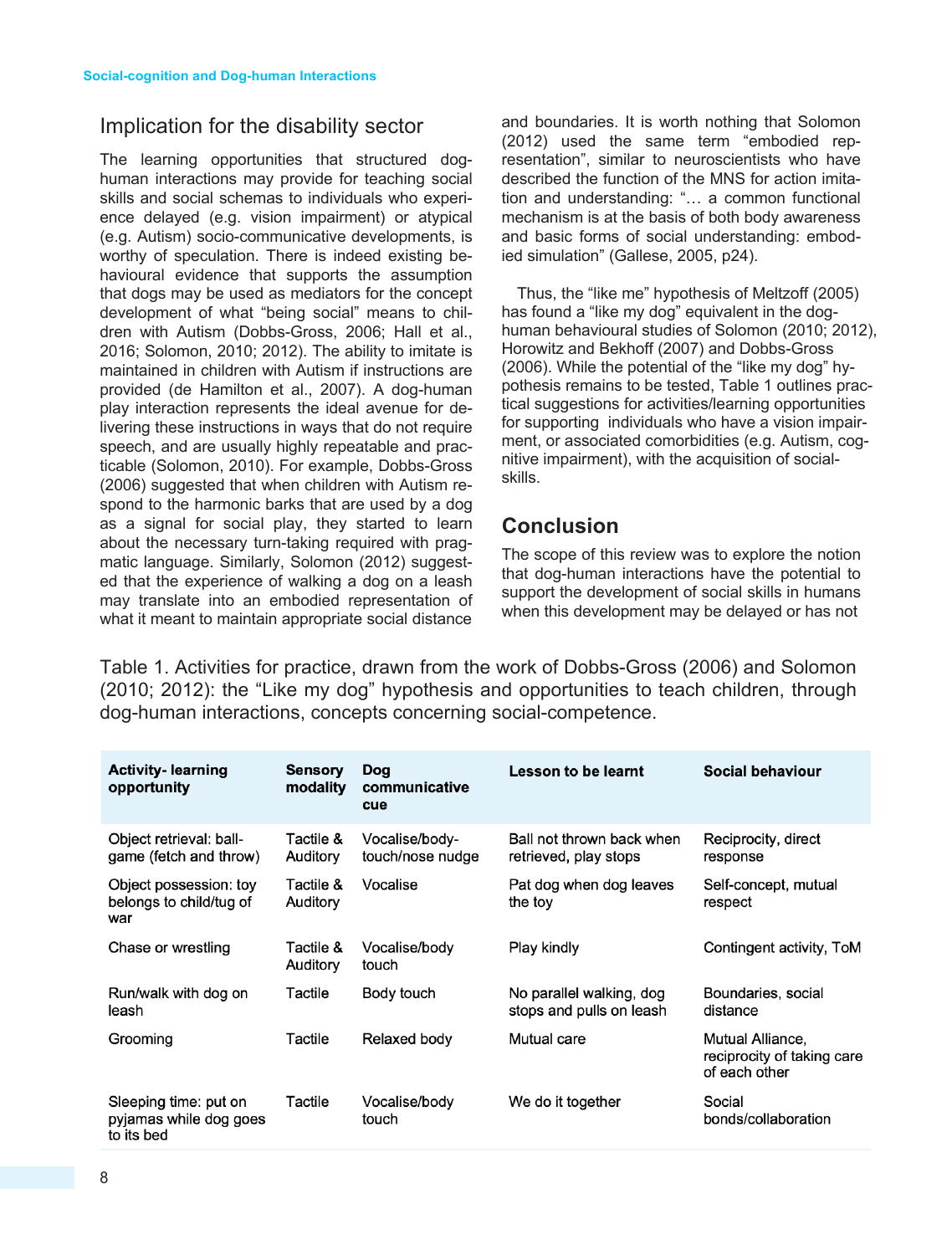reached full potential. Theories and research evidence from two fields of research inquiry - animalbehaviour and neuroscience - were evaluated, to identify common ground between dogs and humans behaviour, and the potential for real-life applications of such therapeutic-interventions. Evaluation of the literature concerning behavioural studies that investigated the ability of dogs to communicate with humans, showed that aspects of dog behaviour could be a functional analogue of human behaviours (e.g. perception of social-cues). This outcome agreed with previous comparative reviews of social cognition in dogs and humans (Miklósi et al., 2004).

In this review, however, the functional analogy concept was escalated. Neuroscience research theories concerning the functional role of the MNS in social-cognition in humans, were evaluated against evidence from animal-behavioural studies that investigated the relationship between dogs and children with socio-communicative developmental delays. It emerged that both fields of research suggested that through "embodied simulations", humans can learn to attune to others, and generate a representation of behaviours of others (Gallese, 2005; Solomon, 2012). When translated to individuals with socio-communicative delays, perhaps an alternative approach (e.g. to language and vision) to acquiring knowledge concerning the world of social interactions exists. Much work remains to be done to investigate the potential for dog-human interactions to mediate and facilitate social-skills learning (Solomon, 2012), and to influence the neurophysiological interactions between pathways of the MNS and other high order social cognitive functions.

Being outside the scope of this review, aspects concerning the welfare of dogs (Winkle & Jackson, 2012) and personality attributes of dogs (e.g. temperament, dependable nature, obedience) that must be considered for successful therapeutic interventions (McConnell & Fine, 2019; Parenti et al., 2015) have not been included. Despite this, and that several theories explored in this review require further research, an argument integrating the two lines of research from different fields of enquiry has been possible. This approach has begun to disentangle the bottom-up and top-down processes that may regulate the unique relationship of dog-human interactions. It is likely that the relationship among these processes is not one of linear nature. Perhaps this novel approach supports rethinking the fascinating relationship between humans and their

most unique companions and will fuel more behavioural studies and new practices within the field of animal-assisted therapy, to better meet the needs of people with disability.

### **Conflict of Interest and Funding**

The opinions expressed in this manuscript are those of the authors and not of any particular Organisation. The initial draft of this paper was completed as part of a Masters of Disability at Macquarie University supported by a scholarship program offered by Guide Dogs NSW/ACT.

### **Acknowledgements**

We thank Ewa Borkowski, Kelly Prentice, Felicity Gates and Edmund Sullivan at Guide Dogs NSW/ACT for the support offered during the initial drafting of the paper, and Dr Robyn Cantle Moore at Macquarie University, Australia, for her comments that have helped to improve the final version of the manuscript.

### **References**

Adolphs, R. (1999). Social cognition and the human brain. Trends in Cognitive Neuroscience 3: 469-479. doi:10.1016/S1364-6613(99)01399-6

Adolphs, R. (2001). The neurobiology of social cognition. Current Opinion in Neurobiology 11: 231-239. doi: 10.1016/S0939-4388(00)00202-6

Adolphs, R. (2003). Cognitive neuroscience of human social behaviour. Nature Reviews Neuroscience 4: 165- 178. doi: 10.1038/nrm1056

Albuquerque, N., Guo, K., Wilkinson, A., Svalli, C., Otta, E., & Mills, D. (2016). Dogs recognize dos and human emotions. Biology Letters 12(1): 20150883. doi:10.1098/rsbl.2015.0883.

Allen, C. (1998). Assessing animal cognition. Ethological and philosophical perspectives. Journal of Animal Science 76: 42-47. doi: 10.2527/1998.76142x

American Psychiatric Association (2000). Diagnostic and statistical

manual of mental disorders (4th ed.), Author, Washington.

Amodio, D. M. & Frith, C. D. (2006). Meeting of minds: The medial frontal cortex and social cognition. Naturel Review Neuroscience 7: 260-277. doi: 10.1038/nrnl884

Anderson, S. W., Bechara, A., Damasio, H., Tranel, D. & Damasio, A.R. (1999). Impairment of social and moral behaviour related to early damage in human prefrontal cortex. Nature Neuroscience 2: 1032-1037. doi: 10.1038/14833

Barak, Y., Savorai, O., Mavashev, S., & Beni, A. (2001). Animal-assited therapy for elderly with schizophrenic patients: A one-year controlled trial. American Journal of Geriatric Psychiatry, 9(4): 439-442. doi: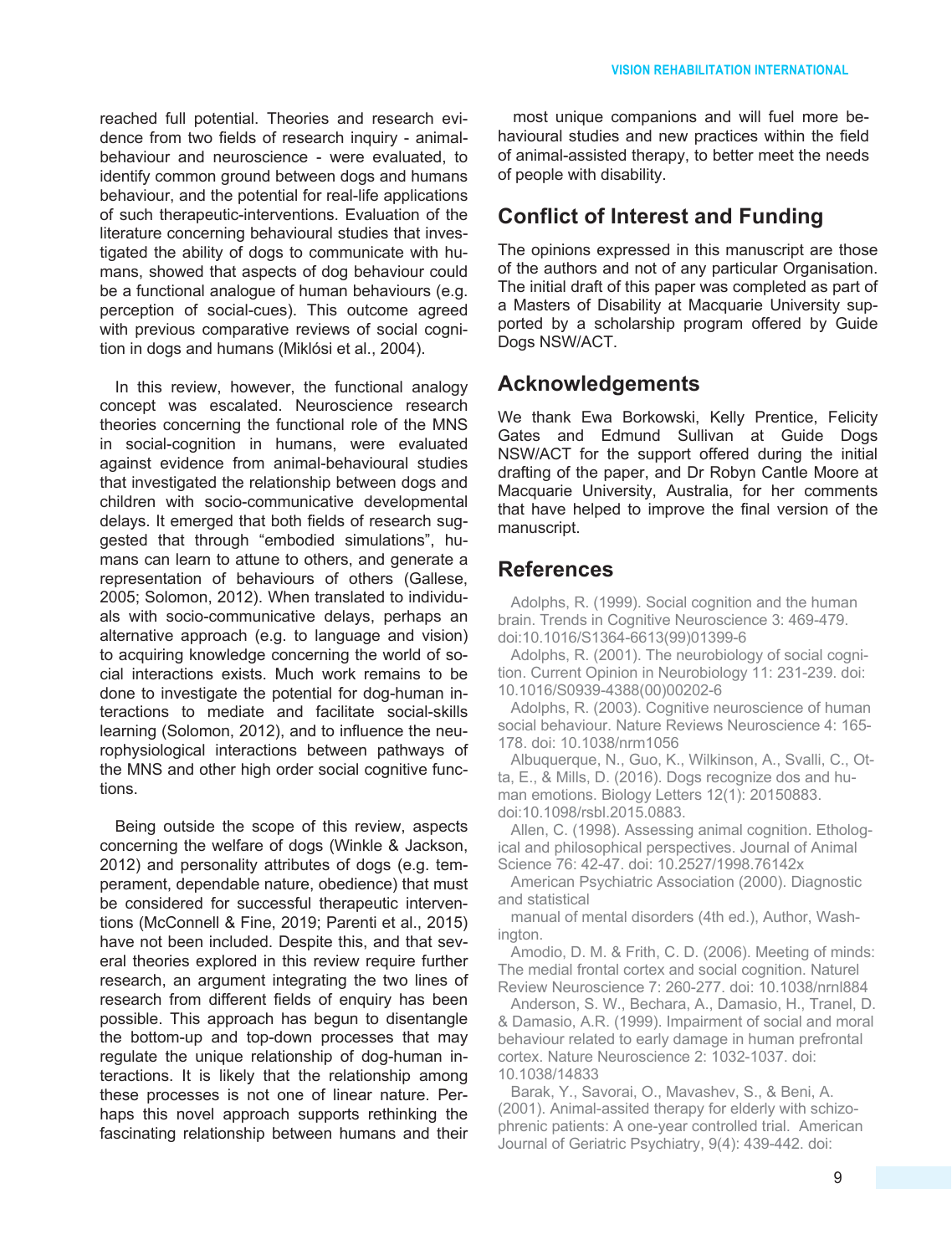#### 10.1097/00019442-200111000-00013

Baron-Cohen, S. (1994). How to build a baby that can read minds: cognitive mechanisms in mindreading. Current Psychology of Cognition 13: 513–552

Batki, A., Baron-Cohen, S., Wheelwright, S., Connellan, J. & Ahluwalia, J. (2000). Is there an innate gaze module? Evidence from human neonates. Infant Behaviour & Development 23(2): 223-229. doi:

10.1016/S0163-6383(01)00037-6

Bedny, M., Pascual-Leone, A. & Saxe, R. R. (2009). Growing up blind does not change the neural bases of Theory of Mind. PNAS : Proceedings of the National Academy of Sciences of the United States of America 106(27): 11312-11317. doi: 10.1073/pnas.0900010106

Buccino, G., Lui, F., Canessa, N., Patteri, I., Lagravinese, G., Benuzzi, F., Porro, C. A. & Rizzolatti, G. (2004). Neural circuits involved in the recognition of actions performed by nonconspecifics: an fMRI study. Journal of Cognitive Neuroscience 16(1): 114-126. doi: 10.1162/089892904322755601

Burkart, J. & Heschl, A. (2006). Geometrical gaze following in common marmosets (Callithrix jacchus). Journal of Comparative Psychology 120(2): 120-130. doi: 10.1037/0735-7036.120.2.120

Butterworth, G. & Jarrett, N. (1991). What minds have in common is space: spatial mechanisms serving joint visual attention in infancy. British Journal of Developmental Psychology 9: 55-72. doi: 10.1111/j.2044- 835X.1991.tb00862.X

Chartrand, T. & Bargh, J. A. (1999). The chamaeleon effect: The perception-behaviour link and social interaction. Journal of Personality and Social Psychology 76(6): 893-910. doi: 10.1037/0022-3514.76.6.893

Celeste, M. (2006). Play behaviour and social intercation of a child who is blind: In theory and practice. Journal of Vision Impairment and Blindness, 100(2): 75-90. doi: 10.1177/0145482X0610000203

Cooper, J. J., Ashton, C., Bishop, S., West, R., Mills, D. S. & Young, R. J. (2003). Clever hounds: Social cognition in the domestic dogs (Canis familiaris). Applied Animal Behaviour Science 81: 229-244. doi: 10.1016/S0168-1591(02)00284-8

Csibra, G. & Gergely, G. (2006). Social learning and social cognition: The case for pedagogy, in Munakata, Y. & Johnson, M. H. (Eds), Processes of change in brain and cognitive development. Attention and performance, Oxford University Press, Oxford: 249-274.

Csibra, G. (2007). Action mirrorring and action understanding: An alternative account, in Haggard, P., Rossetti, Y. & Kawato, M. (eds), Sensorimotor foundation of higher cognition: Attention and performance, Oxford University Press: Oxford: 435-459.

D'Allura, T. (2002). Enhancing the social interaction skills of preschoolers with visual impairments. Journal of Visual Impairment & Blindness 96(8): 576-584.

de Hamilton, A. F. C., Brindley, R. M. & Frith, U. (2007). Imitation and action understanding in autistic spectrum disorders: how valid is the hypothesis of a deficit in the mirror neuron system? Neuropsychologia 45: 1859-1868. doi:

10.1016/j.neuropsychologia.2006.11.022

de Vignemont, F. & Singer, T. (2006). The empathic brain: how, when and why? Trends in Cognitive Neurosciences 10(10): 435-441. doi:

10.1016/j.tics.2006.08.008

Dickerson, F., Boronow, J. J., Ringel, N. & Parente, F. (1996). Neurocognitive deficits and social functioning in outpatients with schizophrenia. Schizophrenia Research 21(2): 75-83. doi: 10.1016/0920-9964(96)00040-0

Dobbs-Gross, P. (2006) . The golden bridge: A guide to assistance-dogs for children challenged by Autism or other developmental disabilities, Purdue University Press, West Lafayette, Indiana.

Doherty, M. J. & Anderson, J. R. (1999). A new look at gaze. Cognitive Development 14(4): 549-571. doi: 10.1016/S0885-2014(99)00019-2

Driver, J., Davis, G., Ricciardelli, P., Kidd, P., Maxwell, E. & Baron-Cohen, S. (1999). Gaze perception triggers reflexive visuospatial orienting. Visual Cognition 6(5): 509-540. doi: 10.1080/135062899394920.

Duvdevany, I., Moin, V., & Yahav, R. (2007). The social life and emotional state of adolescent children of parents who are blind and sighted: A pilot study. Journal of Visual Impairment & Blindness 101: 160-171.

Emery, N. J. (2000). The eyes have it: The neuroethology, function and evolution of social gaze. Neuroscience and Biobehavioral Reviews 24(6): 581-604. doi: 10.1016/S0149-7634(00)00025-7

Esteves, S. W., & Stokes, T. (2008). Social effect of a dog's presence on children with disabilities. Anthrozoös, 21(1): 5-15. doi: 10.2752/089279308X274029

Farroni, T., Mansfield, E. M., Lai, C. & Johnson, M. H. (2003). Infants perceiving and acting on the eyes: Tests of an evolutionary hypothesis. Journal of Experimental Child Psychology 85(3): 199-212. doi:10.1016/S0022- 0965(03)00022-5

Ferrari, P. F. & Gallese, V. (2006). Mirror neurons and intersubjectivity, in Bråten, S. (ed), On being moved: From mirror neurons to empathy, John Benjamins Publishing, Amsterdam, Philadelphia: 74-88.

Ferrari, P. F., Coude, G., Gallese, V. & Fogassi, L. (2008). Having access to others mind through gaze: The role of ontogenetic and learning processes in gazefollowing behavior of macaques. Social Neuroscience 3(3-4): 239-249. doi: 10.1080/17470910701429065

Fine, A. H. (2019). Handbook on animal-assisted therapy. Foundations and guidelinesfor animal-assisted interventions, Academic Press, London.

Frischen, A., Bayliss, A. P. & Tipper, S. P. (2007). Gaze cueing of attention: Visual attention, social cognition, and individual differences. Psychological Bulletin 133(4): 694-724. doi: 10.1037/0033-2909.133.4.694

Gácsi, M., Miklósi, Á., Varga, O., Tópal, J. & Csányi, V. (2004) Are readers of our face readers of our minds? Dogs (Canis familairis) show situation-dependent recognition of human's attention. Animal Cognition 7: 144-153. doi: 10.1007/s10071-003-0205-8

Gallagher, H. L., Happé, F., Brunswick, N., Fletcher, P. C., Frith, F. & Frith, C. D. (2000). Reading the mind in cartoons and stories: An fMRI study of "theory of mind"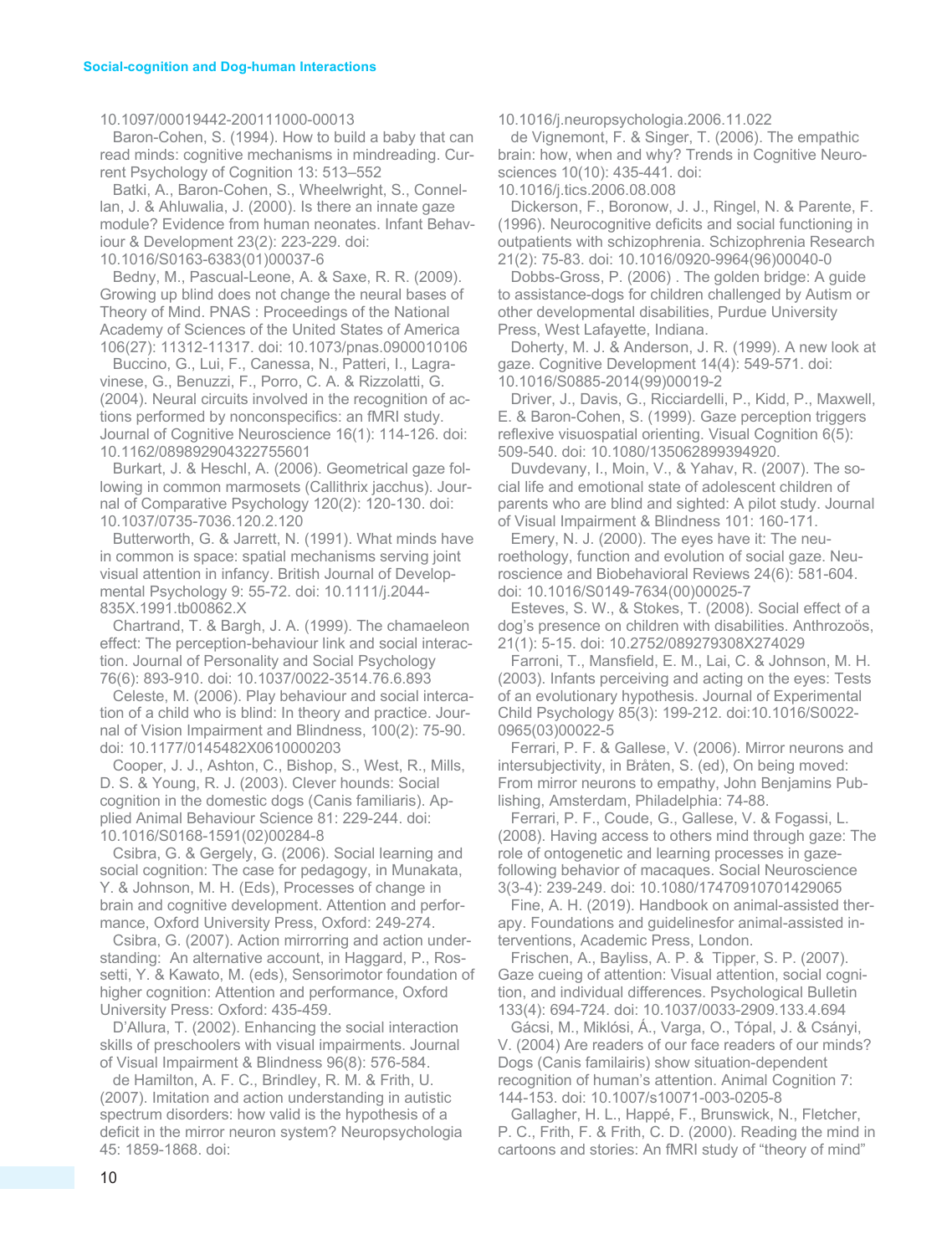in verbal and nonverbal tasks. Neuropsychologia 38: 11-21. doi: 10.1016/S0028-3932(99)00053-6

Gallese, V., Fadiga, L., Fogassi, L. & Rizzolatti, G. (1996). Action recognition in the premotor cortex. Brain 119: 593-609. doi: 10.1093/brain/119.2.593

Gallese, V. & Goldman, A. (1998). Mirror neurons and the simulation theory of mind-reading. Trends in Cognitive Science 2: 493-501. doi: 10.1016/S1364- 6613(98)01262-5

Gallese, V., Ferrari, P., Kohler, E. & Fogassi, L. (2002). The eyes, the hand, and the mind: Behavioural and neurophysiological aspects of social cognition, in Beckoff, M., Allen, C. & Burghardt, G. (eds). The cognitive animal, MIT Press ,Cambridge, MA: 451-462.

Gallese, V. (2003a). The manifold nature of interpersonal relations: The quest for a common mechanism. Philosophical Transactions of the Royal Society of London. Series B: Biological Sciences 358: 517-528. doi: 10.1098/rstb.2002.1234

Gallese, V. (2003b). The roots of empathy: The shared manifold hypothesis and the neural basis of inter-subjectivity. Psychopathology 36: 171-180. doi: 10.1159/000072786

Gallese, V. (2005). Embodied simulation: From neurons to phenomenal experience. Phenomenology and the Cognitive Sciences 4: 23-48. doi: 10.1007/S11097- 005-4737-z

Gallese, V. (2008). Mirror neurons and the social nature of language: The neural exploitation hypothesis. Social Neuroscience 3(3-4): 317-333. doi: 10.1080/17470910701563608

Gaunet, F. (2008). How do guide dogs of blind owners and pet dogs of sighted owners (Canis familiaris) ask their owner for food. Animal Cognition 11: 475-483. doi: 10.1007/S10071-008-0138-3.

Ghazanfar, A. A. & Santos, L. R. (2004). Primate brains in the wild: The sensory bases for social interactions. Nature Reviews 5(8): 603- 616.doi:10.1038/nrn1473

Gouzoules, S., Gouzoules, H. & Marler, P. (1984). Rhesus monkey (Macaca mulatta) screams: representational signalling in the recruitment of agonistic aid. Animal Behaviour 58: 182-193. doi: 10.1016/s0003- 3472(84)80336-x

Gomez, J. C. (1990). The emergemce of intentional communication as a problem-solving strategy in the gorilla, in Parker, S. T. & Gibson, K. R. (eds), "Language" and intelligence in monkeys and apes: Comparative developmental approcahes, Cambridge University Press, Cambridge: 333-355.

Grandin, T., Fine, A. H., O'Haire, M. E., Carlisle, G., & GAbriels, R. (2019). The roles of animals for individuals with Autism Spectrum Disorder, in Fine, A. H. (ed), Handbook on animal-assisted therapy. Foundations and Guidelines for animal-assisted interventions, Academic Press, Pomona, CA: 285-298.

Grossmann, T. (2013). The role of the medial prefrontal cortex in early social cognition. Frontiers in Human Neuroscience 7: 1-6. doi: 10.3389/fnhum.2013.00340

Grossmann, T. & Johnson, M. H. (2007). The development of the social brain in infancy. European Journal of Neuroscience 25: 909-919. doi: 10.1111/j.1460-9568- 2007-05379.x

Haith, M. M., Bergman, T. & Moore, M. J. (1977). Eye contact and face scanning in early infancy. Science 198(4319): 853-855. doi: 10.1126/science.918670

Hall, S. S., Wright, H. F. & Mills, D. S. (2016). What factors are associated with positive effects of dog ownership in Families with children with autism Spectrum Disorder? The development of the Lincoln Autism Pet Dog Impact Scale. Plos One 11(2): 1-19. doi: 10.1371/journal.pone.0149736

Heyes, C. M. (1998). Theory of mind in nonhuman primates. The Behavioral and Brain Sciences 21: 101- 114. doi:10.1017/S0140525X98000703

Herman, L. M., Abichandani, S. L., Elhajj, A. N., Herman, E. Y. K., Sanchez, J. L. & Pack, A. A. (1999). Dolphins (Tursiops truncatus) comprehend the referential character of the human pointing gesture. Journal of Comparative Psychology 113(4): 347-364. doi: 10.1037/0735-7036.113.4.347

Hogg, M. A. & Vaughan, G. M.(2014). Social Psychology,7th ed, Perason Education Limited, Harlow.

Hood, B. M., Willen, J. D. & Driver, J. (1998). Adult's eyes trigger shifts of visual attention in human infants. Psychological Science 9(2): 131-134. doi: 10.1111/1467-9280.00024

Horowitz, A. C. & Bekoff, M. (2007). Naturalizing an-

thropomorphism: Behavioural prompts to our humanizing of animals. Anthrozoös 20(1): 23-35. doi: 10.2752/089279307780216650

Horowitz, A. C. (2011). Theory of mind in dogs? Examining method and concept. Learning & Behavior : A Psychonomic Society Publication 39(4): 314-317. doi: 10.3758/s13420-011-0041-7

Iacoboni, M., Woods, R. P., Brass, M., Bekkering, H., Mazziotta, J. C. & Rizzolati, G. (1999). Cortical mechanisms of human imitation. Science 286: 2526-2528. doi: 10.1126/science.286.5449.2526

Itakura, S., Agnetta, B., Hare, B. & Tomasello, M. (1999). Chimpanzee use of human and conspecifics social cue to locate hidden food. Developmental Science 2: 448-456. doi: 10.1111/1467-7687.00089

Kampe, K. K., Frith, C. D. & Frith, U. (2003). "Hey John": signals conveying communicative intention toward the self activate brain regions associated with "mentalizing", regardless of modality. Journal of Neuroscience 23: 5258-5263.doi: 10.1523/jneurosci.23-12- 05258.2003

Kellenbach, M. L., Wijers, A. A., Hovius, M., Mulder, J. & Mulder, G. (2002). Neural differentiation of lexicosyntactic categories or semantic features? Event-related potential evidence for both. Journal of Cognitive Neuroscience 14(4): 561-577. doi:

10.1162/08989290260045819

Keyser, C., Kohler, E., Umilta', M. A., Nanetti, I., Fogassi, L. & Gallese, V. (2003). Audiovisual mirro neurons and action recognition. Experimental Brain Research 153: 628-636. doi: 10.1007/S00221-003-1603-5

Khalil, R., Tindle, R., Boraud, T., Moustafa, A. A. & Ahmed, A. K. (2018). Social decision making in autism: On the impact of mirror neurons, motor control, and imi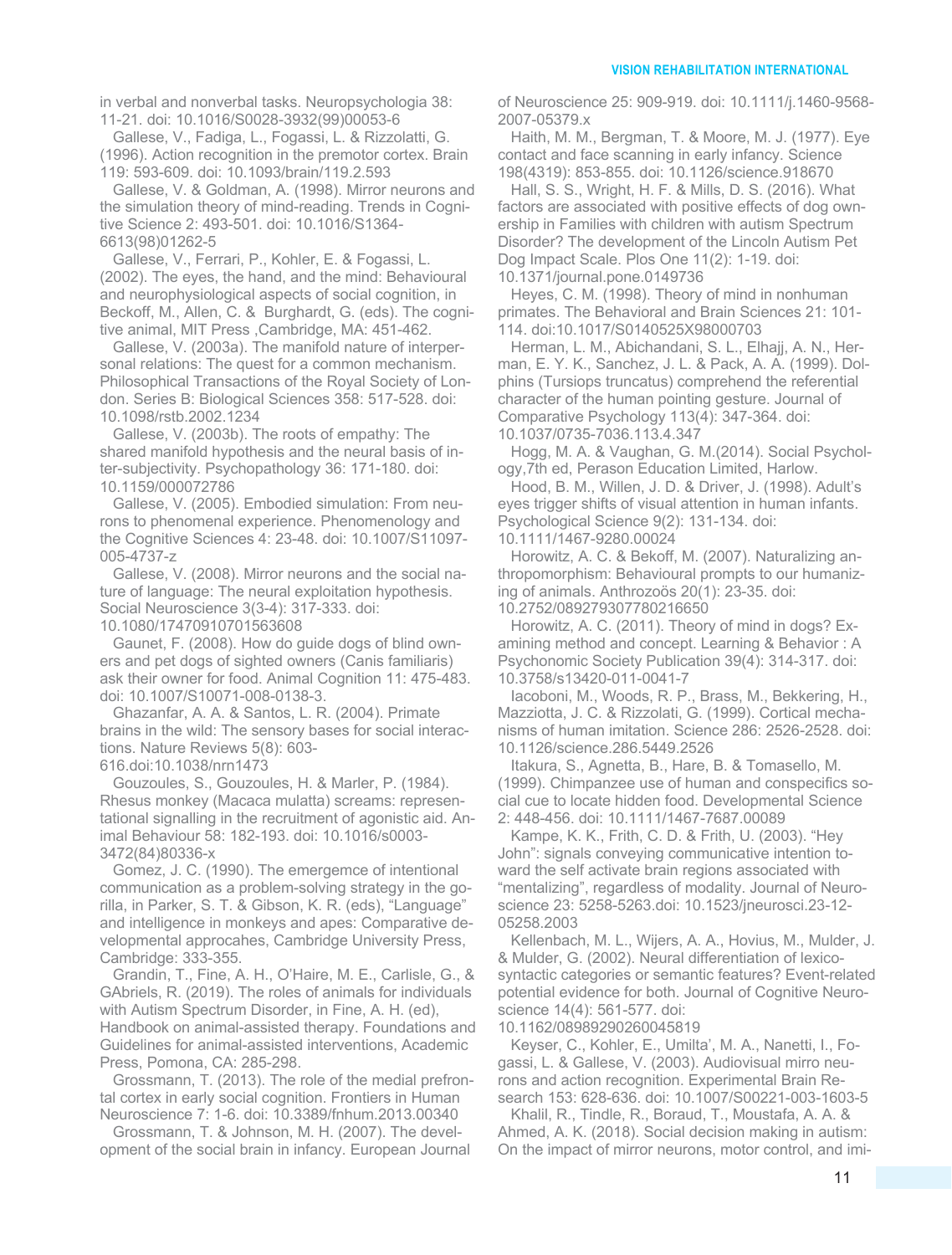tative behaviours. CNS Neuroscience and Therapeutics 24(8): 669-676. doi: 10.1111/cns.13001

Kidwell, M. & Zimmerman, D. H. (2006). "Observability" in the interactions of very young children. Communication Monographs 73(1): 1-28. doi: 10.1080/03637750600559673

Kidwell, M. & Zimmerman, D. H. (2007). Joint attention as action. Journals of Pragmatics 39(3): 592-611. doi: 10.1016/j-pragma.2006.07.012

Kingstone, A., Friesen, C. K. & Gazzaniga, M. S. (2000). Reflexive joint attention depends on lateralised cortical connections. Psychological Science 11(2): 159- 166. doi: 10.1111/1467-9280.00232

Kleinke, C. L. (1986). Gaze and eye contact: A research review. Psychological Bulletin 100(1): 78-100. doi: 10.1037/0033-2909.100.1.78

Kohler, E., Keyser, C., Umilta', M. A, Fogassi, L., Gallese, V. & Rizzolatti G. (2002). Hearing sounds, understanding actions: action representation in mirror neurons. Science 297: 846-848. doi:

10.1126/science.1070311

Kubinyi, E., Pongrácz, P., & Miklósi, Á. (2009). Dog as model for studying conspecific and hetorospecific social learning. Journal of Veterinary Behavior 4: 31-41. doi: 10.1016/j.jveb.2008.08.009.

Langton, S. R. H., O'Malley, C. & Bruce, V. (1996). Actions speak no louder than words: Symmetrical cross-modal interference effects in the processing of verbal and gestural information. Journal of Experimental Psychology 22(6): 1357-1375. doi: 10.1037/0096- 1523.22.6.1357

Langton, S. R. H. (2000). The mutual influence of gaze and head orientation in the analysis of social attention direction. Quarterly Journal of Experimental Psychology A. Human Experimental Psychology 53(3): 825-845. doi: 10.1080/713755908

Langton, S. R. H. & Bruce, V. (2000). You must see the point: Automatic processing of cues to the direction of social attention. Journal of Experimental Psychology 26(2): 747-757. doi: 10.1037/0096-1523.26.2.747

Langton, S. R. H., Watt, R. J. & Bruce, V. (2000). Do the eyes have it? Cues to the direction of social attention. Trends in Cognitive Sciences 4(2): 50-59. doi: 10.1016/S1364-6613(99)01436-9

Linnaeus, C. von (1758). Systema Naturae Regnum Animale, 10th ed., Salvius, Stockholm.

Martin, F. & Farnum, J. (2002). Animal-Assisted therapy for achildren with Pervasive developmental disorders. Western Journal of Nursing Research 24(6): 657- 670. doi: 10.1177/019394502320555403

Mason, M., Hood, B. & Macrae, C. N. (2004). Look into my eyes: Gaze direction and person memory. Memory 12(5): 637-643. doi:

10.1080/09658210344000152

Maynard, D. W. (2005). Social actions, gestalt coherence, and designation of disability: Lessons from and about Autism. Social Problems 52(4): 499-524. doi: 10.1525/sp.2005.52.4.499

McConnell, A. R., Brown, C. M., Shoda, T. M., Stay-

ton, L. E., & Martin, C. E. (2011). Friends with benefits: On the positive consequences of pet-ownership. Journal of Personality and Social Psychology, 101(6): 1239- 1252. doi: 10.1037/a0024506

McConnell, P. & Fine, A. H. (2019). Understanding the other end of the leash: What therapists need to understand about their cotherapists, in Fine, A. H. (ed), Handbook on animal-assisted therapy. Foundations and Guidelines for animal-assisted interventions, Academic Press, Pomona, CA: 163-174.

McKinley, J. & Sambrook, T. D. (2000). Use of humangiven cues by domestic dogs (Canis familiaris) and horses (Equus caballus). Animal Cognition 3(1): 13-22. doi: 10.1007/s100710050046

Meltzoff, A. N. (2005). Imitation and other minds: the "like me" hypothesis, in Hurley, S. and Chater, N. (eds), Perspectives on Imitation, MIT Press, London: 55-78.

Meltzoff, A. N. (2007). "Like me": A foundation for social cognition. Developmental Science 10(1): 126-134. doi: 10.111/j.1467-7687.2007.00574.x

Miklósi, Á., Polgárdi, R., Topál, J. & Csányi, V. (2000). Intentional behaviour in dog-human communication: An experimental analysis of "showing" behaviour in the dog. Animal Cognition 3: 159-166. doi:

10.1007/s100710000072

Miklósi, Á., Kubinyi, E., Topál, J., Gácsi, M., Virányi, Z. & Csányi, V. (2003). A simple reason for a big difference wolves do not look back at humans, but dogs do. Current Biology 13: 763-766. doi: 10.1016/S0960- 9822(03)00263-X

Miklósi, Á., Topál, J. & Csányi, V. (2004). Comparative social cognition: What can dogs teach us? Animal Behaviour 67(6): 995-1004. doi:

10.1016/j.anbehav.2003.10.008

Miklósi, Á. & Szabó, D. (2012). Modelling behavioural evolution and cognition in canines: Some problematic issues. The Japanese Journal of Animal Psychology 62(1): 69-89. doi: 10.2502/janip.62.1.11

Moscovici, S. (1983) The coming era of representations, in Codol, .J. P. & Leyens, J. P. (Eds), Cognitive Analysis of Social Behaviour, Martinus Nijhoff, The Hague.

Noe, R. (1992). Alliance formation among male baboons: shopping for profitable partners, in Harcourt, H. & Waal, F. B. M. (eds), Coalitions and alliances in humans and other animals, Oxford University Press, New York: 285-321.

O'Haire, M. E., & Rodriguez, K. E. (2018). Preliminary efficacy of service dogs as complementary treatment for posttraumatic stress disorder in military members and veterans. Journal of Consulting and Clinical Psychology 86(2): 179-188. doi: 10.1037/ccp0000267.

Owren, M. J. & Rendall, D. (1997). An affectconditioning model of non human primate vocal signalling, in Owings, D. H., Beecher, M. D. & Thompson, N. S. (eds), Perspective in ethology, Plenum, New York: 299-346.

Oxford Lexico. (2020). Lexico.com dictionary. Retrieved from https://www.lexico.com/definition/mentalize. Parenti, L., Wilson, M., Foreman, A. M., Wirth, O. &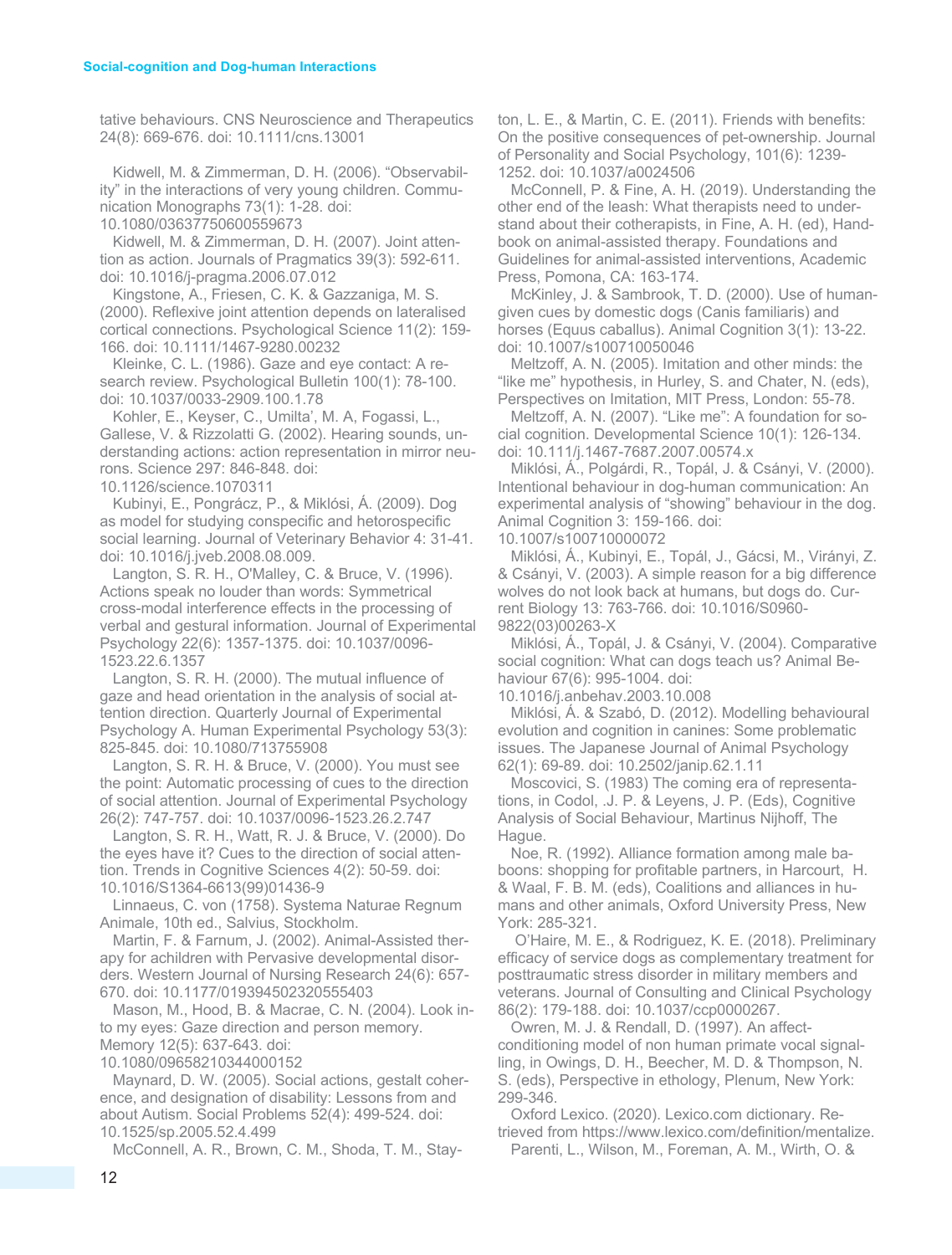Meade, B. J. (2015). Selecting quality service dogs: Part 1: Morphological and health considerations. APTD Chronicle of the Dog (2015 summer): 71-77.

Paxton, D. W. (2000). A case for a naturalistic perspective. Anthrozoös 13(1): 5-8. doi:

10.2752/089279300786999996

Penn, D. C. & Povinelli, D. J. (2007). On the lack of evidence that non-human animals posses anything remotely resembling a "theory of mind". Philosophical Transactions of The Royal Society B 362: 731-744. doi: 10.1098/rstb.2006.2003

Perrett, D. I., Hietanen, J. K., Oram, M. W. & Benson, P. J. (1992). Organization and functions of cells responsive to faces in the temporal cortex. Philosophical Transactions 335(1273): 23-30. doi: 10.1098/rstb.1992.0003

Perrett, D. I. & Emery, N. J. (1994). Understanding the intentions of others from visual signals:neurophysiological evidence. Current Psychology of Cognition 13: 683-694.

Povinelli, D. J., Nelson, K. E. & Boysen, S. T. (1990). Inferences about guessing and knowing in chimpanzees (Pan troglodytes). Journal of Comparative Psychology 105: 318-325.

Povinelli, D. J., Reaux, J. E., Bierschwale, D. T., Allain, A. D. & Simon, B. B. (1997). Exploitation of pointing as a referential gesture in young children, but not adolescent chimpanzees. Cognitive Development 12(4): 423-461. doi: 10.1016/S0885-2014(97)90017-4

Povinelli, D. J., Bierschwale, D. T. & Cech, C. G. (1999). Comprehension of seeing as a referential act in young children, but not juvenile chimpanzees. The British Journal of Developmental Psychology 17(1): 37-60. doi: 10.1348/026151099165140

Ricciardi, E., Bonino, D., Sami, L., Vecchi, T., Guazzelli, M., Haxby, J. V., Fadiga, L. & Pietrini, P. (2009). Do we really need vision? How blind people "see" the actions of others. The Journal of Neuroscience 29(31): 9719-9724. doi:

10.1523/JNEUROSCI.0274-09.2009

Rizzolati, G., Fogassi, L. & Gallese, V. (2001). Neurophysiological mechanisms underlying the understanding of action. Nature Review Neuroscience 2: 661-670. doi: 10.1038/35090060

Rizzolati, G., Cattaneo, L., Fabbri-Destro, M. & Rozzi, S. (2014). Cortical mechanisms underlying the organisation of goal-directed actions and mirro neuro-based action understanding. Physiology Reviews 94: 655-706.

Sams, M. J., Fortney, E. V., & Willenbring, S. (2006). Occupational therapy incorporating animals for children with Autism: A pilot invesitgation. American Journal of Occupational Therapy, 60(3): 268-274. doi: 10.5014/ajot.60.3.268

Saxe, R. & Kanwisher, N. (2003). People thinking about thinking people: The role of the temporal-parietal junction in the "theory of mind". Neuroimage 19: 1835- 1842. doi: 10.1016/S1053-8119(03)00230-1

Saxe, R., Carey, S. & Kanwisher, N. (2004) Understanding other minds: Linking developmental psychology and functional neuroimaging. Annual Review of Psychology 55: 87-124. doi:

10.1146/annurev.psych.55.090902.142044

Schilbach, L., Wilms, M., Eickhoff, S. B., Romanzetti, S., Tepest, R., Bente, G., Shah, N. J., Fink, G. R. & Vogeley, K. (2010). Minds made for sharing: Initiating joint attention recruits reward-related neurocircuitry. Journal of Cognitive Neuroscience 22(12): 2702-2715. doi: 10.1162/jocn.2009.21401

Schilbach, L. (2015). Eye to eye, face to face and brain to brain: Novel approaches to study the behavioral dynamics and neural mechanisms of social interactions. Current Opinion in Behavioral Sciences 3: 130-135. doi: 10.1016/j.cobeha.2015.03.006

Schwab, C. & Huber, L. (2006). Obey or not obey? Dogs (Canis familiaris) behave differently in response to attentional states of their owners. Journal of Comparative Psychology 120(3): 169-175. doi: 10.1037/0735- 7036.120.3.169

Shepherd, S. V. (2010). Following gaze: Gazefollowing behavior as a window into social cognition. Frontiers in Integrative Neuroscience 4(5): 1-13. doi: 10.3389/fnint.2010.00005

Skinner, B. F. (1978) . Reflections on behaviourisms and society, Prentice-Hall, Englewood Cliffs, NJ.

Solomon, O. (2010). What a dog can do: children with Autism adntherapy dogs in social interaction. Ethos 38(1): 143-166. doi: 10.1111/j1548-1352.2009.01085.x

Solomon, O. (2012). Doing, being and becoming: The sociality of children with Autism in activities with therapy dogs and other people. Cambridge Anthropology 30(1): 109-126. doi: 10.3167/ca.2012.300110

Soproni, K., Milkósi, Á., Topál, J. & Csányi, V. (2001). Comprehension of human communicative signs in pet dog (Canis familiaris). Journal of Comparative Psychology 115(2): 122-126. doi: 10.1037/0735-7036.115.2.122

Soproni, K., Milkósi, Á., Topál, J. & Csányi, V. (2002). Dogs' responsiveness to human pointing gestures. Journal of Comparative Psychology 116: 27-34. doi: 10.1037/0735-7036.116.1.27

Southgate, V. & de Hamilton, A. F. C. (2008). Unbroken mirrors: challenging a theory of Autism. Trends in Cognitive Sciences 12(6): 225-229. doi: 10.1016/j.tics.2008.03.005

Stern, S. L., Donahue, D. A., Allison, S., Hatch, J. P., Lancaster, C. L., Benson, T. A. et al. (2013). Potential benefits of canine companionships for military veternas with posttraumatic stress disorders (PTSD). Society and Animals 21: 568-581. doi: 10.1163/15685306-12341286.

Thomas, M. S. C. & Johnson, M. H. (2008). New advances in understanding sensitive periods in brain development. Current Directions in Psychological Science 17: 1-5. doi: 10.1111/j.1467-8721.2008.00537.x

Teufel, C., Fletcher, P. C. & Davis, G. (2010). Seeing other minds: Attributed mental states influence perception. Trends in Cognitive Sciences 14(8): 376-382. doi: 10.1016/j.tics.2010.05.005

Tomasello, M., Hare, B. & Agnetta, B. (1999). Chimpanzees, Pan troglodytes, follow gaze direction geometrically. Animal Behaviour 58: 769-777. doi: 10.1006/anbc.1999.1192.